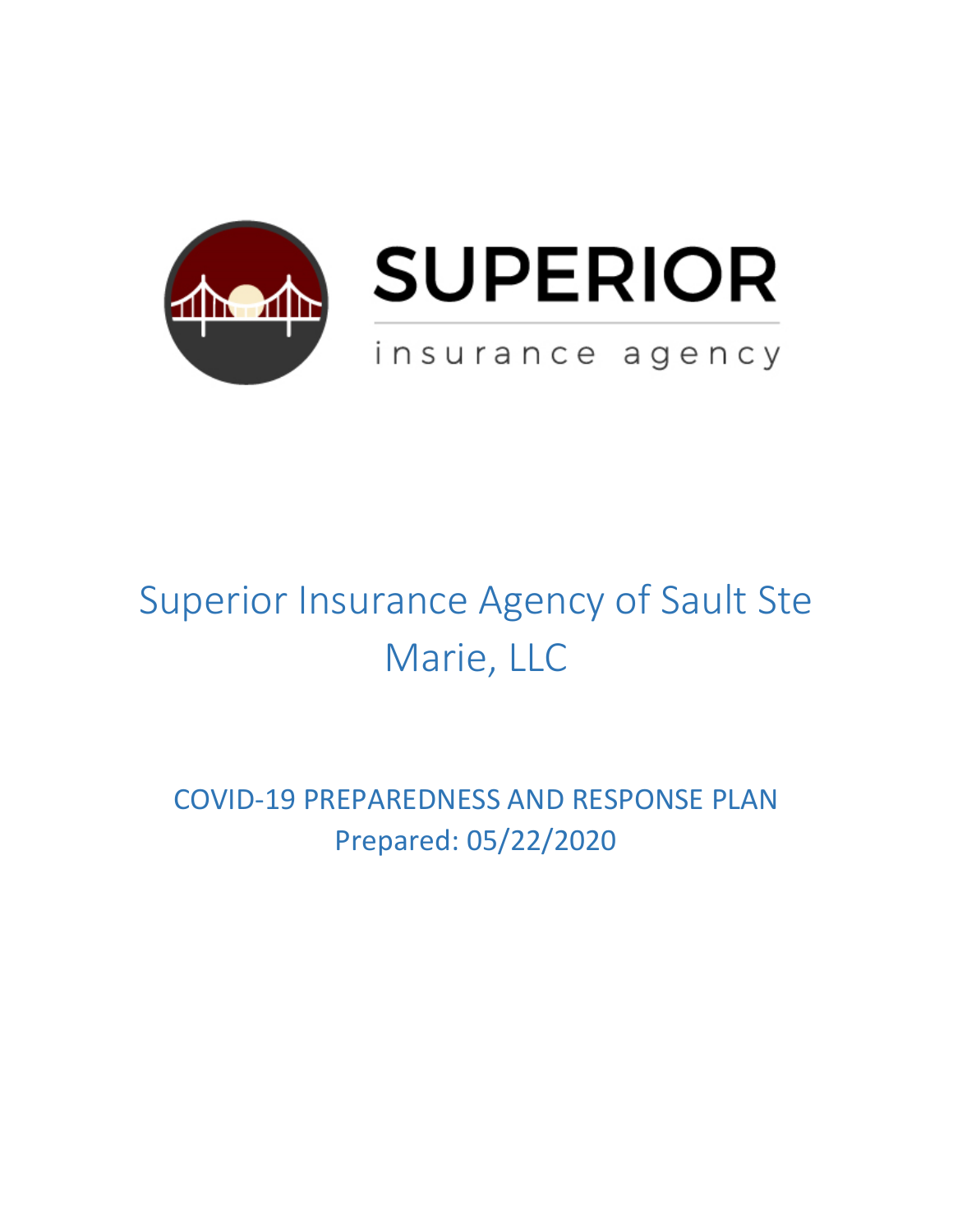## COVID‐19 PREPAREDNESS AND RESPONSE PLAN

**Superior Insurance Agency** takes the health and safety of our employees seriously. We are all living through the spread of COVID‐19 and the need for certain employees to continue in‐person work. Others either are of will soon be welcomed back into work, either because they are critical infrastructure workers, because they are needed to conduct minimum basic operations for our business or because our business is once again allowed to open. We want you to know that we are committed to reducing the risk of exposure to COVID‐19 and we are ready to provide a healthy and safe workplace for our employees, customers and guests.

Our plan is based on information and guidance from the Centers for Disease Control (CDC) and the Occupational Health and Safety Administration (OSHA) at the time of its development. Because the COVID‐19 situation is frequently changing, the need for modifications may occur based on further guidance provided by the CDC, OSHA, and other public officials at the state or local levels. **Superior Insurance Agency** is focused on three lines of defense:

- Limiting the number of people together at the same time in the same place,
- Sanitizing all areas and
- Requiring appropriate personal protection equipment including masks.
- •

**Note: Superior Insurance Agency** may amend this Plan based on changing requirements and the need of our business.

The spread of COVID‐19 in the workplace can come from several sources:

- Co-workers
- Customers
- Guests ‐ visitors/vendors/family members
- The General Public

Our employees fall into one or more of the following categories as defined by OSHA:

- Lower exposure risk (the work performed does not require direct contact with people known or suspected to be infected with COVID‐19 or frequent close contact with the public).
- Medium exposure risk (the work performed requires frequent and/or close contact with people who may be infected with COVID‐19, but who are not known COVID‐19 patients, or contact with the general public in areas where there is ongoing community transmission).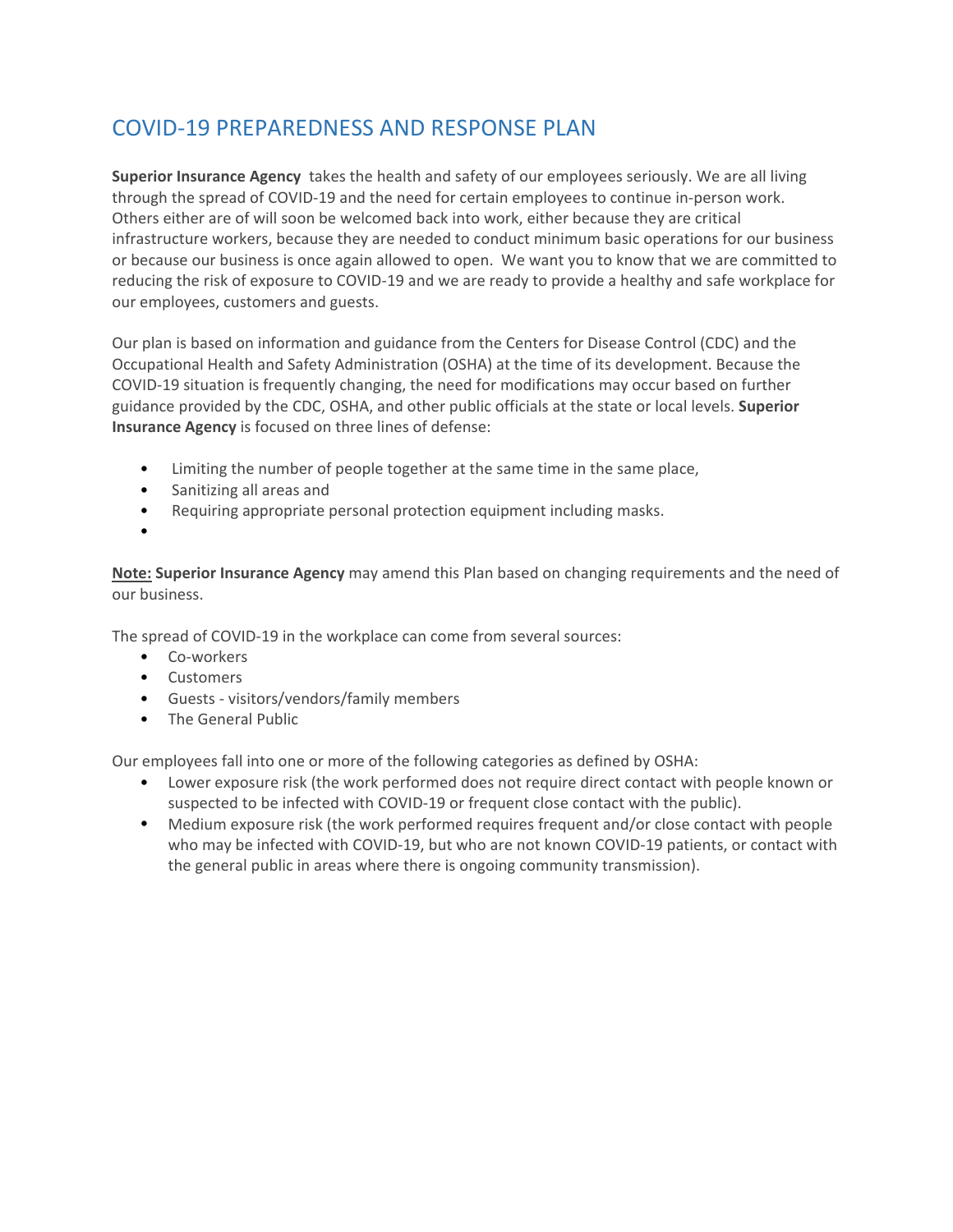## COVID‐19 WORKPLACE COORDINATORS (TASK FORCE)

**Superior Insurance Agency** has designated the following staff as its COVID‐19 Workplace Coordinators: *Carrie Lemaster, Member/Manager, carriel@superiorsault.com, 906‐632‐3337 Lynette Culbertson, Member/Manager, lynettec@superiorsault.com, 906‐632‐3337*

#### **The Coordinators responsibilities include:**

- staying up to date on federal, state and local guidance
- incorporating those recommendations into our workplace
- training our workforce on control practices, proper use of personal protective equipment, the steps employees must take to notify our business of any COVID‐19 symptoms or suspected cases of COVID‐19.
- reviewing HR policies and practices to ensure they are consistent with this Plan and existing local, state and federal requirements

## RESPONSIBILITIES OF **Superior Insurance Agency** SUPERVISORS AND MANAGERS

All **Superior Insurance Agency** managers/supervisors must be familiar with this Plan and be ready to answer questions from employees. Additionally, **Superior Insurance Agency** expects that all managers/supervisors will set a good example by following this Plan. This includes practicing good personal hygiene and jobsite safety practices to prevent the spread of the virus. Managers and supervisors must encourage this same behavior from all employees.

**Superior Insurance Agency** will require and keep a record of all self‐screening protocols for all employees or contractors entering the worksite, including, at a minimum, a questionnaire covering symptoms and suspected or confirmed cases of COVID ‐19.

**Superior Insurance Agency** will:

- Keep everyone on the worksite premises at least six feet from one another to the maximum extent possible, including through the use of ground markings, signs, and physical barriers, as appropriate to the worksite.
- Provide non-medical grade face coverings to their employees, with supplies of N95 masks and surgical masks reserved, for now, for health care professionals, first responders (e.g., police officers, fire fighters, paramedics), and other critical workers.
- Require face coverings to be worn when employees cannot consistently maintain six feet of separation from other individuals in the workplace, and consider face shields when employees cannot consistently maintain three feet of separation from other individuals in the workplace.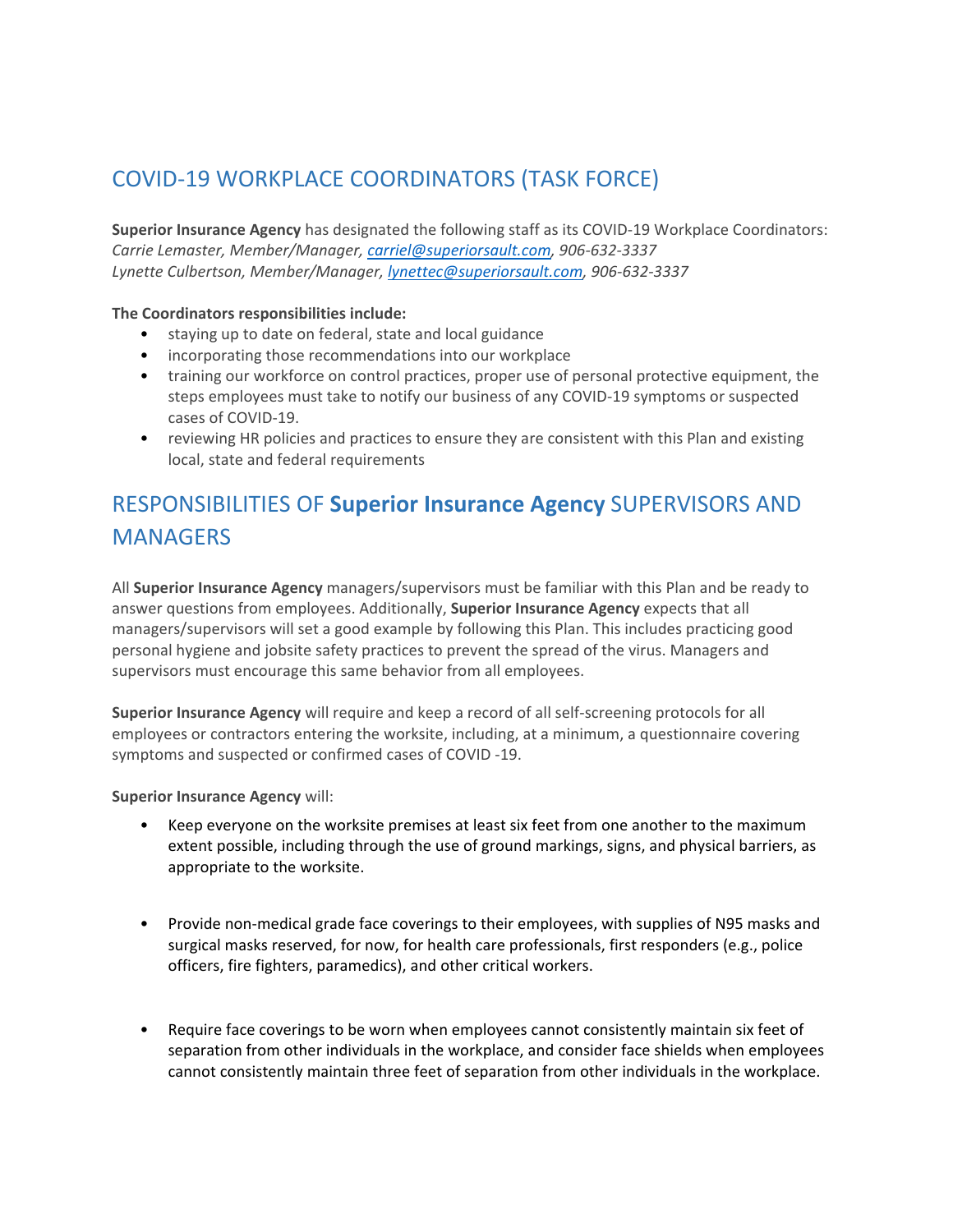- Increase facility cleaning and disinfection to limit exposure to COVID-19, especially on hightouch surfaces (e.g., door handles), paying special attention to parts, products, and shared equipment (e.g., tools, machinery, vehicles).
- Adopt protocols to clean and disinfect the facility in the event of a positive COVID-19 case in the workplace.
- Make cleaning supplies available to employees upon entry and at the worksite and provide time for employees to wash hands frequently or to use hand sanitizer.
- When an employee is identified with a confirmed case of COVID-19, within 24 hours, notify both:
	- The local public health department, and
	- Any co-workers, contractors, or suppliers who may have come into contact with the person with a confirmed case of COVID‐19.
- Increase facility cleaning and disinfection to limit exposure to COVID-19, especially on hightouch surfaces (e.g., door handles), paying special attention to parts, products, and shared equipment (e.g., tools, machinery, vehicles).
- Adopt protocols to clean and disinfect the facility in the event of a positive COVID-19 case in the workplace.
- Conduct a daily entry self-screening protocol for all employees or contractors entering the workplace, including, at a minimum, a questionnaire covering symptoms and suspected or confirmed exposure to people with possible COVID‐19.
- Train employees on how to report unsafe work conditions.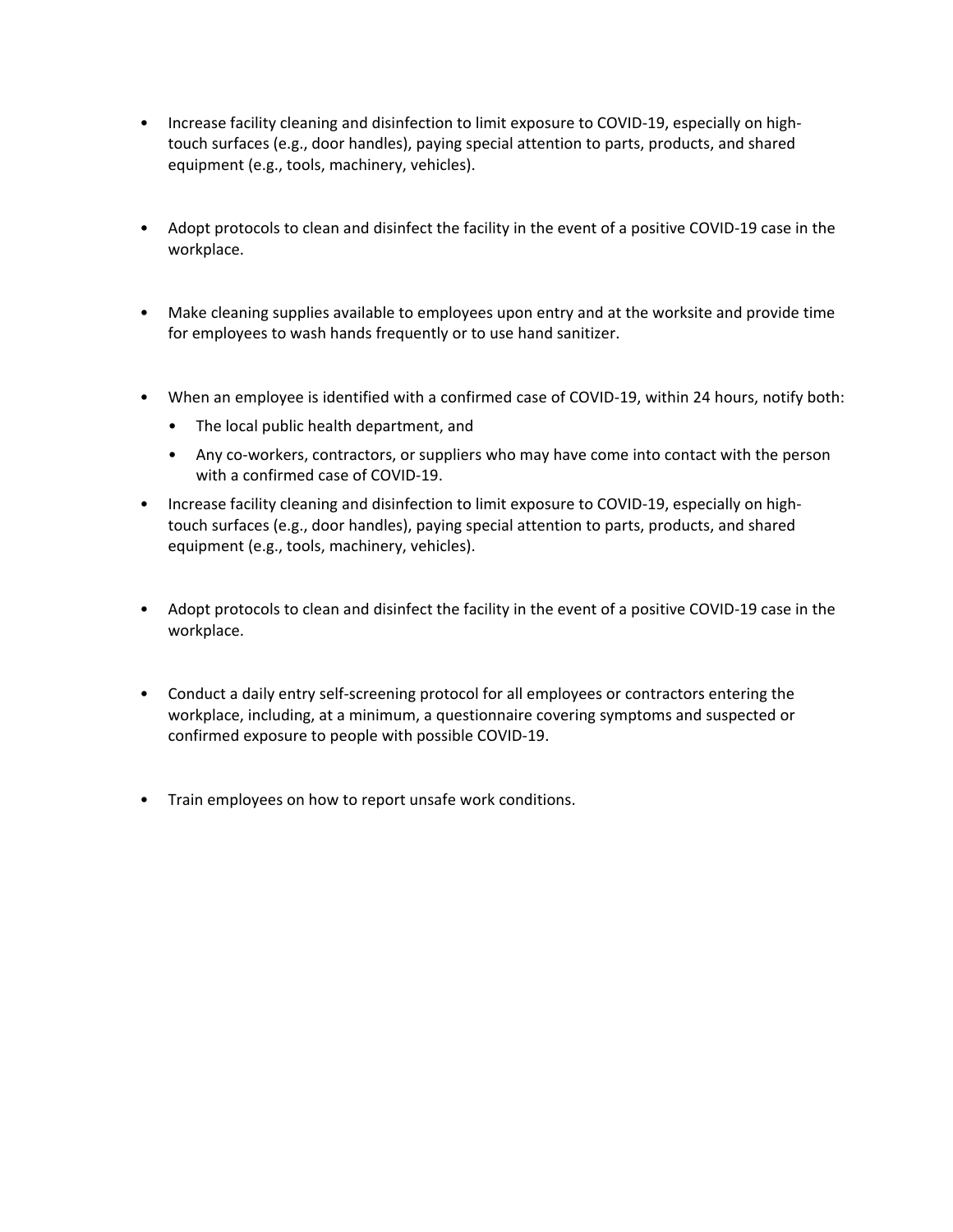## RESPONSIBILITIES OF EMPLOYEES

We are asking each of our employees to help with our prevention efforts while at work. **Superior Insurance Agency,** understands that in order to minimize the impact of COVID‐19 at our facility, everyone needs to play his or her part. We have instituted several best practices to minimize exposure to COVID‐19 and prevent its spread in the workplace. This includes specific cleaning efforts and social distancing. While hear at work, all employees must follow these best practices for them to be effective. Beyond these best practices, we require employees to report to their managers or supervisors immediately if they are experiencing signs or symptoms of COVID‐19, as described below. If employees have specific questions about this Plan or COVID-19, they should ask their manager, supervisor or contact **Carrie Lemaster or Lynette Culbertson**.

#### OSHA and the CDC Prevention Guidelines

OSHA and the CDC have provided the following preventive guidance for all workers, regardless of exposure risk:

- Frequently wash your hands with soap and water for at least 20 seconds. When soap and running water are unavailable, use an alcohol‐based hand rub with at least 60% alcohol.
- Avoid touching your eyes, nose, or mouth with unwashed hands.
- Follow appropriate respiratory etiquette, which includes covering for coughs and sneezes.
- Avoid close contact with anyone who is sick.
- Maintain appropriate social distance of six feet to the greatest extent possible.

Additionally, employees must familiarize themselves with the symptoms and exposure risks of COVID‐19. The primary symptoms of COVID‐19 include the following:

- Dry cough;
- Shortness of breath or difficulty breathing

Or at least two of these symptoms:

- Fever (either feeling feverish or a temperature of 100.4 degrees or higher);
- Chills
- Repeated shaking with chills
- Muscle pain
- Headache
- Sore throat
- New loss of taste or smell

Individuals with COVID‐19 may also have early symptoms such as, diarrhea, nausea/vomiting, and runny nose.

If you develop a fever and symptoms of respiratory illness, such as an atypical cough or shortness of breath, do not report to work. You must also notify your supervisor immediately, and consult your healthcare provider. Similarly, if employees come into close contact with someone showing these symptoms, they must notify their supervisor immediately and consult their healthcare provider. We have the responsibility to work to identify and notify all employees who have close contact with individuals with COVID‐19 symptoms. "Close contact" is not brief or incidental contact with a person with COVID‐19 symptoms.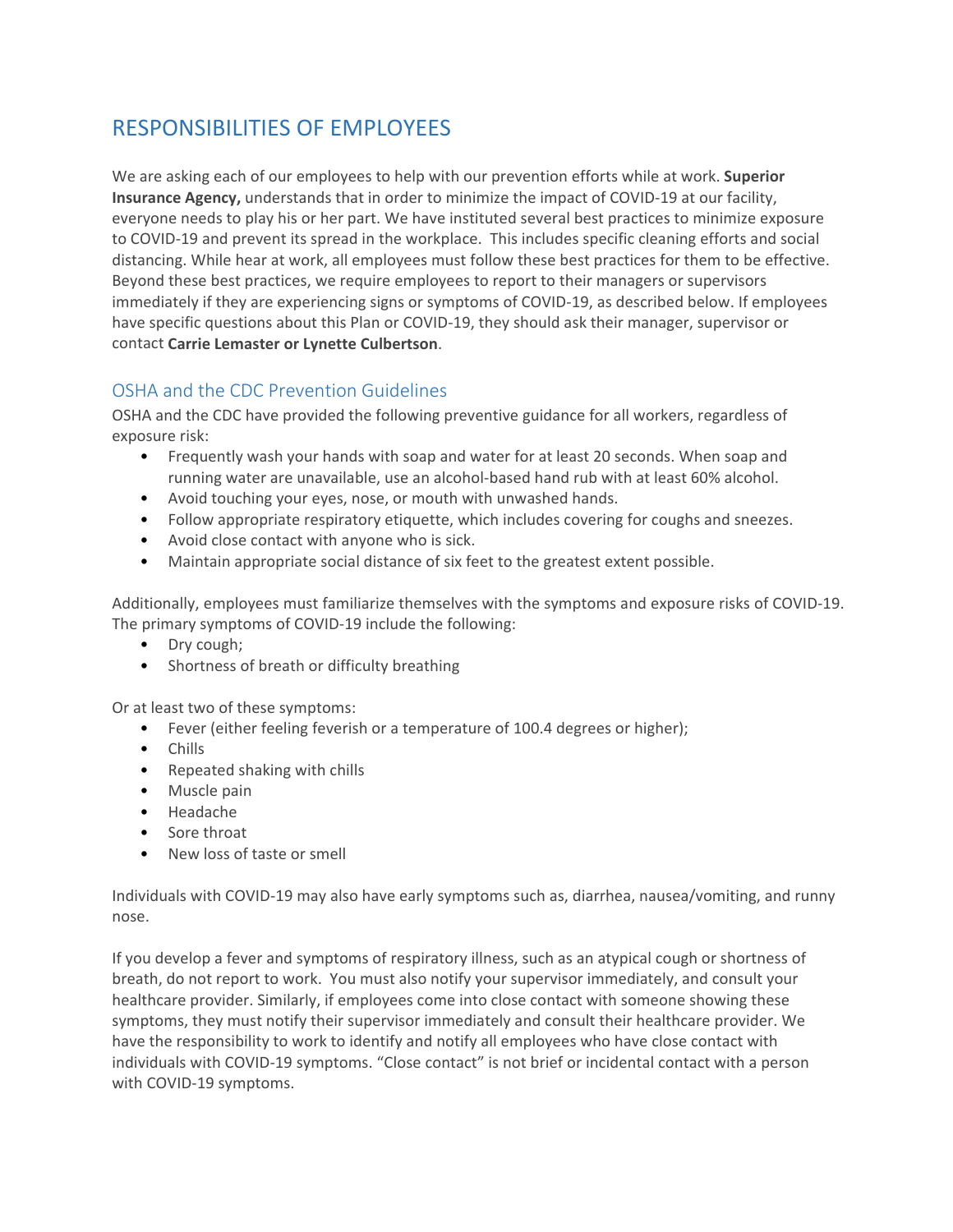The CDC defines "close contact" as either:

- Being within roughly six feet of a COVID-19 infected person or a person with any symptom(s) for a "prolonged period of time;" ( the CDC estimates range from 10 to 30 minutes, or,
- Having direct contact with infectious secretions of a COVID-19 infected person or a person with any COVID‐19 symptom(s) (i.e., being coughed on).

#### HEALTH AND SAFETY PREVENTATIVE MEASURES FOR Superior Insurance Agency

**Superior Insurance Agency** has put a number of best practices and measures in place to ensure the health and safety of identified groups of individuals. With each group of individuals, our Plan is focused on three lines of defense – limiting the number of people together at a time, sanitizing all areas and requiring appropriate personal protection equipment.

#### Minimizing exposure from co-workers.

Superior Insurance Agency takes the following steps to minimize exposure from co-workers to COVID-19 by educating employees on protective behaviors that reduce the spread of COVID‐19 and provide employees with the necessary tools for these protective behaviors, including:

#### General Education:

- Providing tissues and no-touch trash bins to minimize exposure to infectious secretions
- Informing employees of the importance of good hand hygiene. Regularly washing hands with soap and water for at least 20 seconds is one of the most effective ways for employees to minimize exposure to COVID‐19. If soap and water are not readily available, employees should use alcohol-based hand sanitizer that is at least 60% alcohol. If hands are visibly dirty, soap and water should be chosen over hand sanitizer.
- Encourage good hand hygiene by ensuring that adequate supplies of soap and hand sanitizer are maintained and placing hand sanitizers in multiple locations.
- Discourage handshaking and encourage the use of other non-contact methods of greeting
- When possible, avoid the use of other employees' phones, desks, offices, other work tools and equipment, and other commonly touched surfaces.
- If the above cannot be avoided, clean and disinfect them before and after use

#### Social Distancing

- Limit in‐person meetings
- Restrict the number of workers present on-site to no more than necessary
- Promote remote work as much as possible
- Encourage and require social distancing to the greatest extent possible while in the workplace
- Encourage employees to minimize ridesharing. If this cannot be avoided, while in vehicles, employees must ensure adequate ventilation
- Consider use of masks and gloves
- Do not share food utensils and food with other employees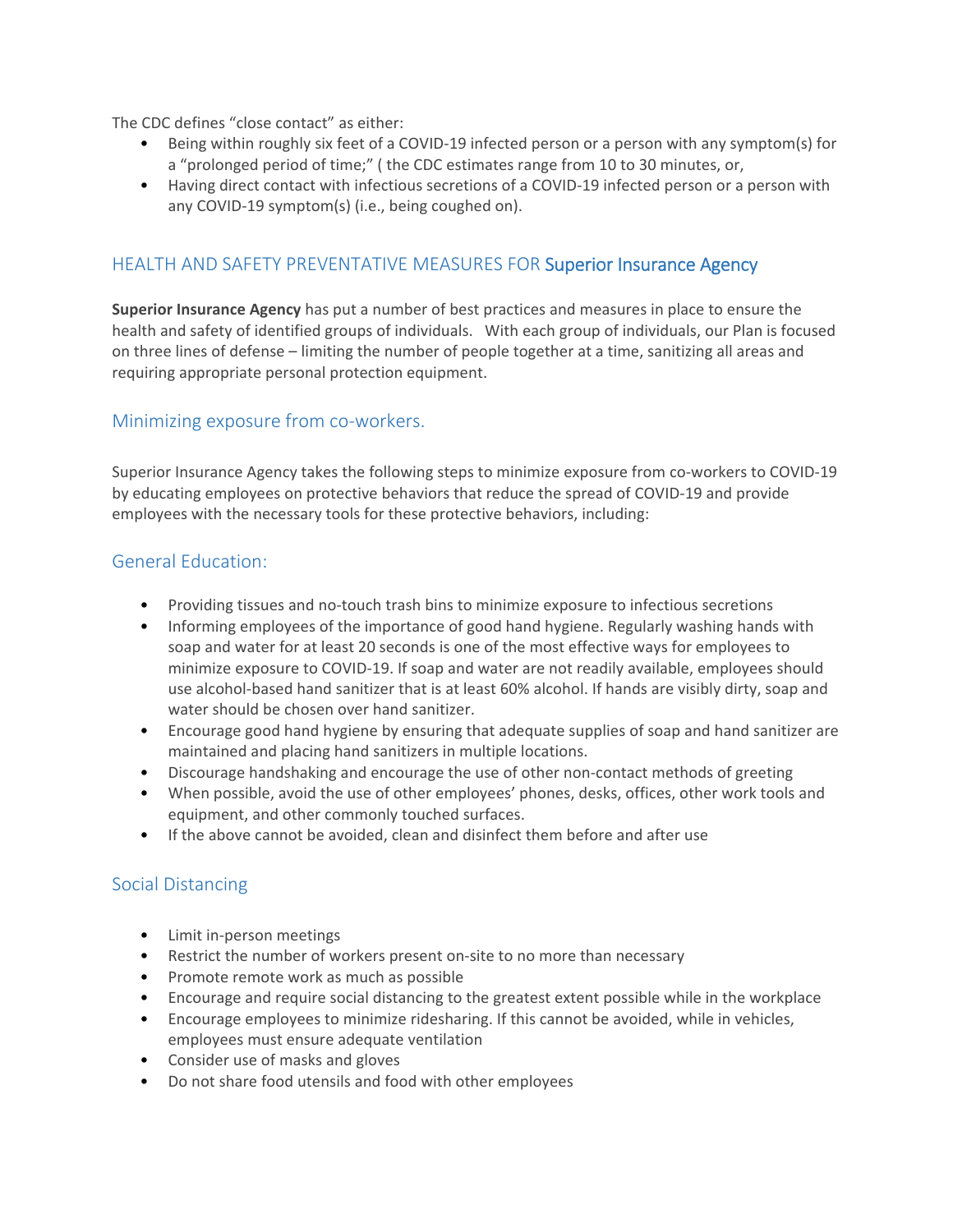- In areas where employees work within 6 feet of each other, computer stations should be moved or repositioned to increase distance
- Deliver items through curb‐side pick‐up or delivery

#### Checklist for Employers when employee tests positive for COVID‐19

- Treat positive test results and "suspected but unconfirmed" cases of COVID-19 the same.
- If the source of infection is known, identify if it was at the workplace or outside.
- If the infection was contracted inside the workplace, notify workers' compensation carrier;
	- Place the employee on workers' compensation leave (with pay); and
	- Record the infection in the employer's OSHA 300 log.
- Consider and then include employee benefit plans that may be available including: FMLA, PTP, paid sick leave, etc.
- Ask employee if he or she grants the employer permission to disclose the fact that the employee is infected.
	- If yes:
		- Notify employee's manager(s) or supervisor(s) that employee is infected with COVID‐19 and is out on leave.
		- For everyone else, respond to inquiries by disclosing employee is on a leave of absence for non‐disciplinary purposes.
	- If no:
		- Notify employee's manager(s) or supervisor(s) only that employee is on a leave of absence for non‐disciplinary purposes.
	- Regardless of yes or no:
		- Disclose identity of employee to any required notification to OSHA or the health department.
- Notify employee's co-workers who may have come into contact with employee at work within the past 14 days that they may have been exposed to COVID‐19 and may wish to see a healthcare provider.
	- Not required to notify other office locations unless the employee visited those sites within past 14 days.
- DO NOT identify the infected employee by name and to the greatest extent possible, avoid making any direct or indirect references that would lead co‐workers to identity of the employee.
- For employees who had close contact with employee in past 14 days, send them home for a 14day self‐quarantine.
- Notify known customers, vendors, or third parties with whom the employee may have come into contact with while at work within the past 14 days that they may have been exposed to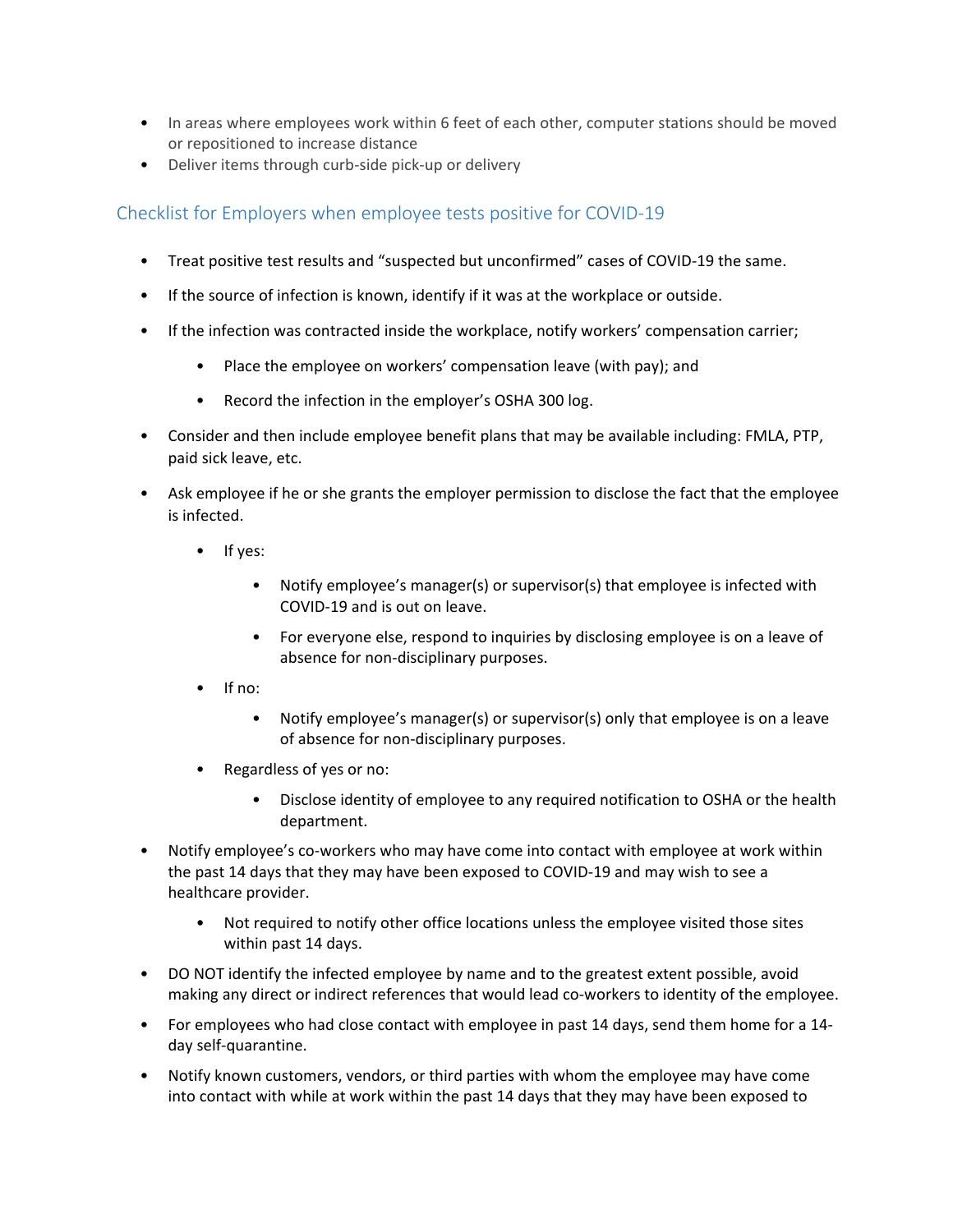COVID‐19 and may wish to see a healthcare provider. DO NOT identify the infected employee by name.

- To the extent reasonably possible, avoid making any direct or indirect references that would lead the person to guess the identity of the employee.
- Currently, there is no guidance on how far a company should investigate for third parties who may have come into contact with an employee through work. It is safe to include any parties on the employee's work calendar, in visitor logs, or otherwise readily available or known.
- Arrange for a professional cleaning of the employee's workspace, immediate surrounding area, and areas likely visited (break room, restroom, etc.).
- Respond to inquiries by CDC or public health authorities as received.

#### Restrict employees from the workplace if they display symptoms of COVID‐19

- For employees who are completing in-person work, health assessments (temperature checks) and/or questionnaires prior to entry into the facility. *Check with your local county health department.*
- Any employee with COVID-19 symptoms will be immediately separated from other individuals and sent home.
- The ability to work remotely will be encouraged where possible.
- Guidance from the employee's health care provider on their return to work date will be required.

#### Actively encourage sick employees to stay home:

- Include a statement regarding your PTO program, Families First Coronavirus Response Act Policies and Posters should be posted in common places as well as on the employee shared IT drives (if employees have questions regarding use of emergency paid sick time, employees should contact *Lynette Culbertson*.
- **Superior Insurance Agency** will follow state and federal guidance for return to work guidance.
- Guidance from the employee's health care provider will also be considered

### If an employee has a confirmed case of COVID‐19, Superior Insurance Agency ensures the following:

- We will communicate with co-workers
- We will work with our local health department to provide them with the name of any identified employees that may have been exposed
- We will report cases to OSHA via their reporting/recordkeeping requirements
- **We** will follow CDC and State guideline protocols for return to work, including workplace contact tracing and CDC‐recommended cleaning and disinfecting in all affected areas
- Guidance from the employee's health care provider will also be considered
- We will perform increased environmental cleaning and disinfection
	- Employees should sanitize their work areas upon arrival, throughout the workday, and immediately before leaving for the day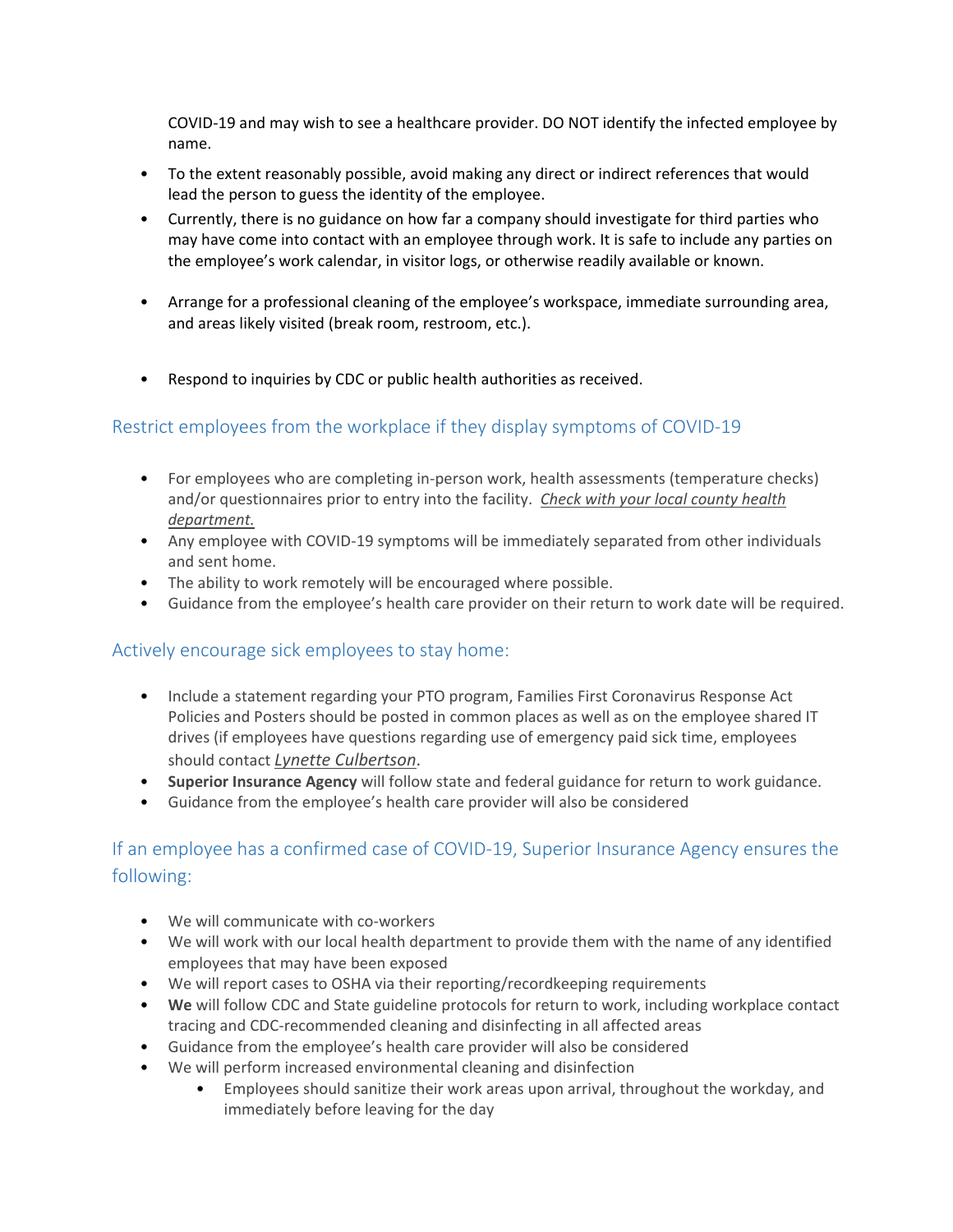- We will all routinely clean and disinfect all frequently touched surfaces in the workplace, such as workstations, keyboards, telephones, handrails, and doorknobs.
- After using a **Superior Insurance Agency** vehicle, employees are responsible for cleaning and disinfecting the vehicle.
- **Superior Insurance Agency** provides disposable wipes so that commonly used surfaces (for example, doorknobs, keyboards, copiers, desks, other work tools and equipment) can be wiped down by employees before each use.
- Eliminate/restrict work‐related travel if possible and limit employees' exposure to employee who traveled until we can confirm traveling employee does not have COVID‐ 19 symptoms
- Employees at a higher risk for serious illness due to COVID-19 will be encouraged to work remotely. If working remotely is not possible, additional precautions will be put in place to ensure their safety, including working in separate workspaces.
- Monitor and respond to absenteeism
- **\*Possible statement** ‐ We have a flexible work environment where individual departments have the ability to work remotely and at different times.
- **\*Possible statement** ‐ Plans are developed based by department to continue essential business functions in the event higher than usual absenteeism occurs.

#### Minimizing exposure from those outside of our workforce including customers, and temporary or contract labor

- **Superior Insurance Agency** business practices are evaluated to ensure safety and health of all individuals. This is done on a phased approach. Beginning with appointment only onsite meetings, virtual meetings and finally transitioning to onsite meetings with appropriate precautions when that time comes.
- **Social distancing practices to be observed:** 
	- 6‐foot distances are marked in areas where customers might gather/wait
	- In person meetings are to be made by appointments only
	- Limit the number of customers allowed into workplace
	- Minimize face to face contact
- Information is posted throughout the worksite educating individuals on ways to reduce the spread of COVID‐19
- Any individual entering one of **Superior Insurance Agency** facilities may have their temperature checked and/or a questionnaire completed prior to entry.
- Individual symptoms will be observed and individuals displaying symptoms of COVID ‐19 will be removed from the workplace.
- **Superior Insurance Agency** will provide appropriate disinfectants so that individuals can clean work areas before and after use.
- Companies that provide contract or temporary employees have been contacted about the importance of sick employees staying home and we encourage them to follow our practices and standards to work with their employees to maintain the health & safety of others.

#### Minimizing exposure from the visitors/vendors

• When possible, **Superior Insurance Agency** will limit the number of visitors in the facility.